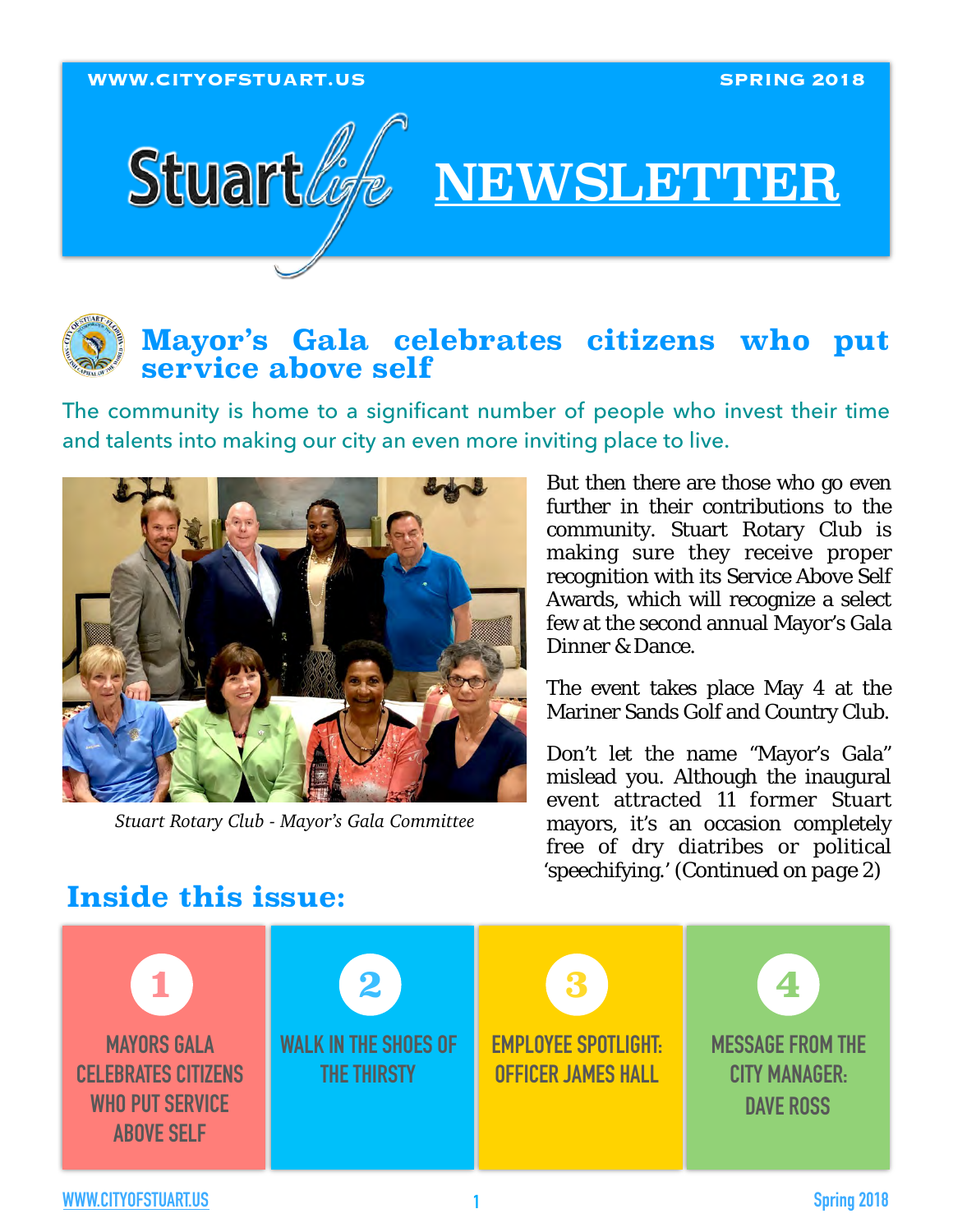"Although we celebrate our wonderful history and the accomplishments that so many individuals have achieved to make our county and city so unique, the bottom-line of the evening is that it's a party," says Paula Nicoletti of Stuart Rotary Club. "We have a fabulous singer and band and it's going to be a wonderful evening."

The event features three categories—public, private, and volunteer sectors—to properly "honor people who have done extraordinary things," says Nicoletti.

The Gala will also feature the unveiling of the second half of the Distinguished Service Memorial. Stuart Rotary Club raised funds for the first related sculpture, which featured bronzed hands cradling a folded American Flag titled, "Above and Beyond," by local artist Eduardo Gomez. The sculpture adorns Memorial Park.

The newest addition will be installed this coming Memorial Day. "A soldier leaves his home and his children to protect our children," says Eduardo Gomez. "I could not get this thought out of my head. In thinking and doing research for the second sculpture, I came upon the reality that many of the soldiers who are fighting and dying in today's wars are women."

Tickets cost \$150 and proceeds benefit the student scholarships and charity programs conducted by Stuart Rotary Club. For more information, call (772) 600-5581.



*Sneak peek at the Distinguished Service Memorial II*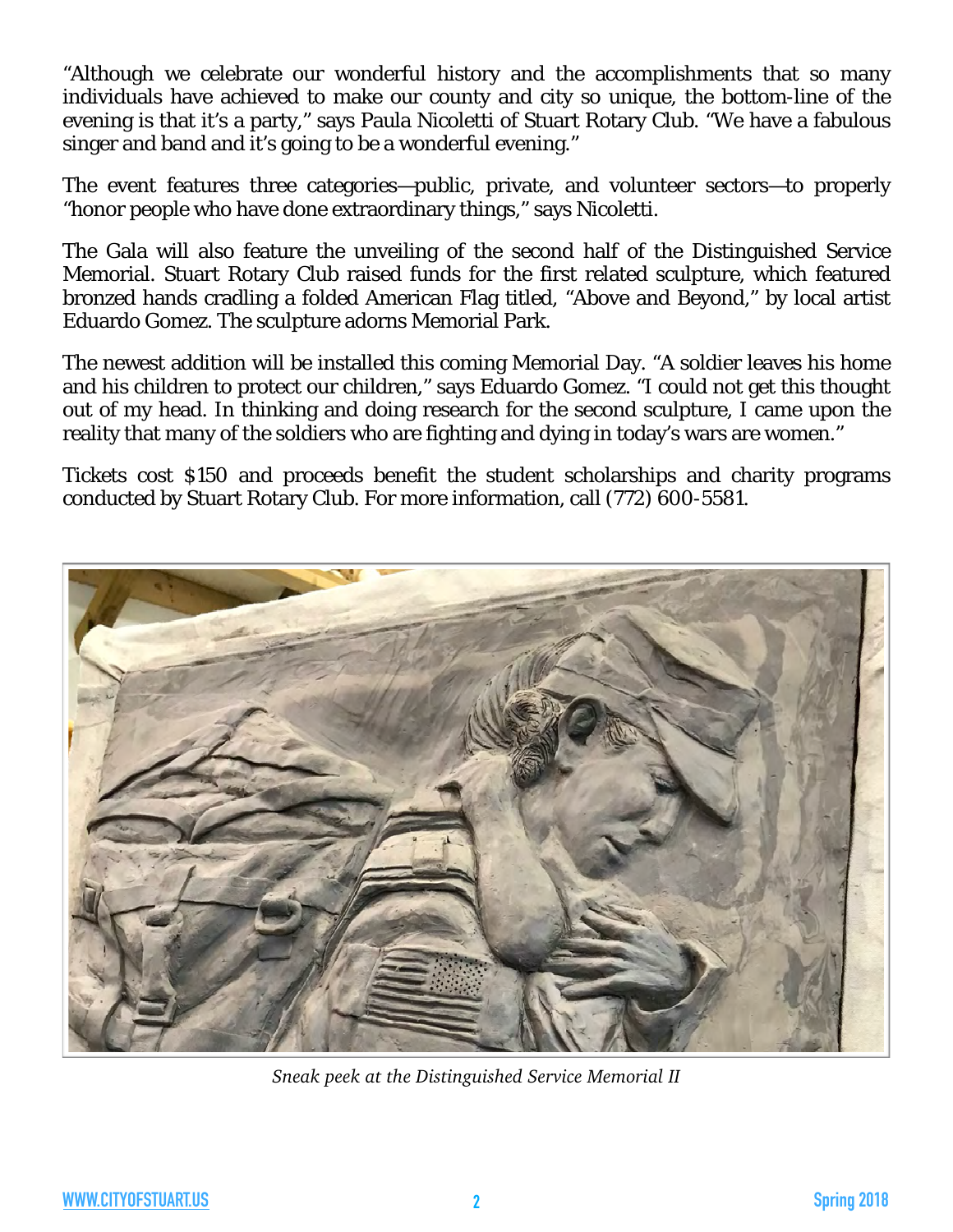



### Experience - it's often said - is the best teacher. That's why this year's Water Fest will place far greater emphasis on the experience of the "Walk for Water."

Organized by the City of Stuart and in collaboration with Students4H2O, the sixth-year event takes place from 9 a.m. to 1 p.m. April 21 at Memorial Park in downtown Stuart.

Also part of Global Youth Service Day—which encourages young people around the world to pledge and act on service projects that address big problems—Water Fest incorporates creative ways to inform the public on protecting our natural resources while drawing attention to the scarcity worldwide of clean water. It's a shortage that reportedly affects up to 663 million people across the planet.

Inspired by the passionate activism of Adriana Mancini - from the Clark Advanced Learning Center, who's worked to attract attention to the global clean water crisis — Water Fest features an activity that mimics the arduous march primarily young girls in developing countries must make to collect and carry water.

At 9:30 a.m., the "Walk for Water" invites participants to lug jugs of water along a designated path in the park stretching about a quarter-mile. The journey is a mere taste of the trying trudge that can consume up to six hours a day for individuals in developing nations.

Student musical performances, participating booth demonstrations and speakers will roundout the remainder the event, which features exhibits from more than 40 local organizations and nonprofits, also involves 11 elementary schools, three middle schools and four high schools.

The support of the Martin County School District has contributed greatly to the awareness of the festival and helped shape Water Fest into a "sensational learning experience," says Dave Peters, Stuart's Public Works Director.

"We apply strong conservation principles and practices to our use and reuse of our water supply, and public outreach is a big part of our efforts," Peters says. "But nothing else we do comes close to getting local young people as informed and as involved in protecting and respecting our natural resources as Water Fest. Having so many other businesses, partners and nonprofits makes it a special day—but we're especially thankful to Students4H2O for all the imagination and organization they invest to make it a success," he says.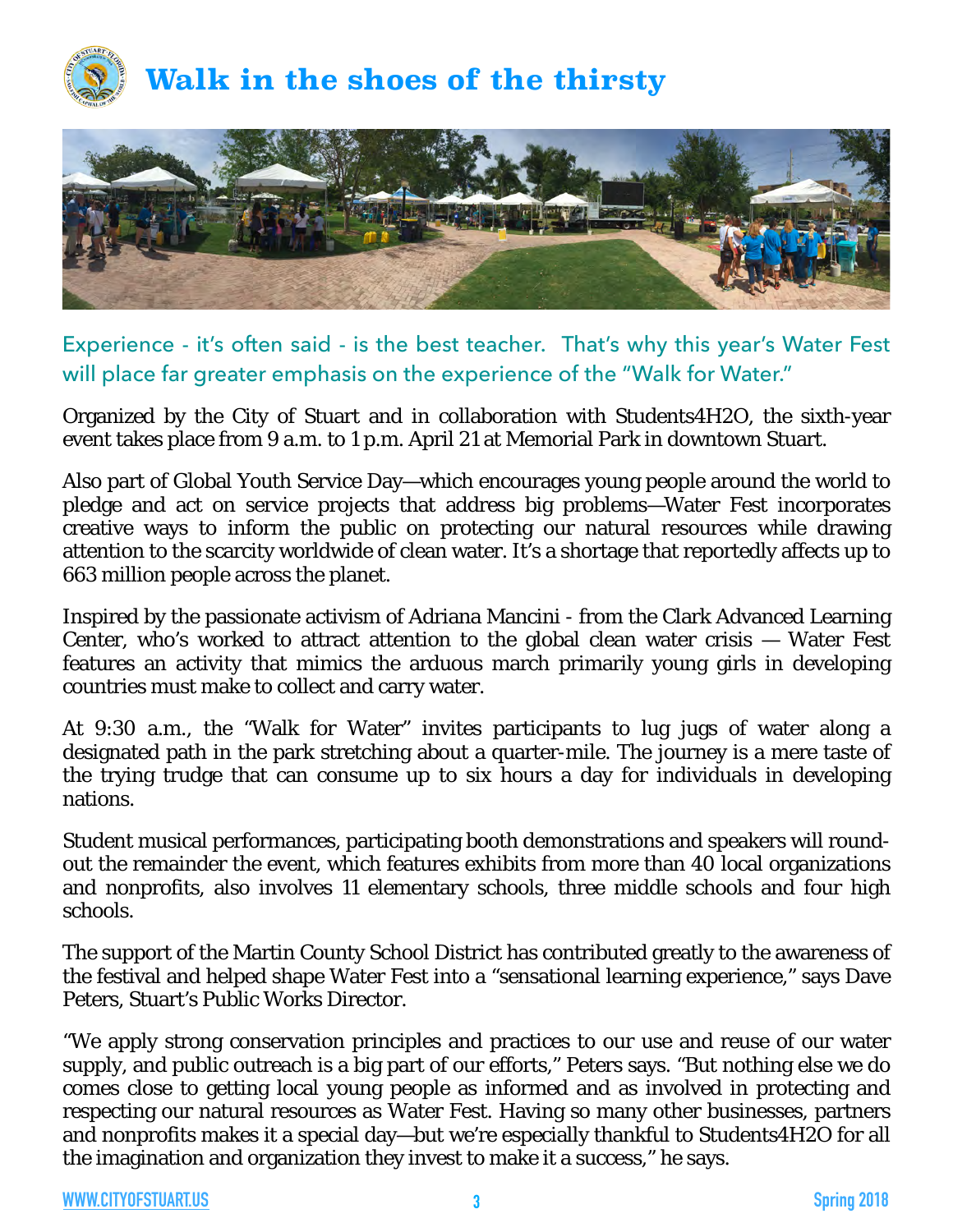

# **Employee Spotlight: Officer James Hall**



*Officer James Hall (left) Chief Dave Dyess (right)*

It's not everyday that the Stuart Police Department gets to welcome to its rank, a legacy left behind by one of its own - but on February 19th, James Hall was sworn in as a Police Officer just like that of his late grandfather, Sergeant James "Sneaky" Hall.

Sergeant Hall was hired as an officer on July 6, 1956 and served the City for more than 30 years before his retirement in 1989. He earned the nickname "sneaky" as a foot patrol officer and his ability to conduct stealthy foot patrols at a time where the term "walking the beat" was far more literal.

Born at Martin Memorial in 1988, James Hall was only a year old when his grandfather retired. Sharing the same

name and a resemblance to his late grandfather, James is used to the comparisons. However, James was determined to build his

own legacy and resisted the urge to follow in his grandfathers footsteps. "As much as I pushed away from it, and from history, the idea of being a police officer was always there in my mind," said James.

In 2016, James attended a local job fair where he spoke with a Stuart officer who provided an overview of the department and sworn public service. Although James continued to resist the idea of becoming an officer like his grandfather, he applied for and was hired by the Stuart Police Department as a Code Enforcement Officer soon thereafter.



*SGT James "Sneaky" Hall*

Once inside the department, James also found a greater

appreciation for the men and women who put on the uniform and serve their community. His experiences serving in code enforcement and learning from veteran officers weighed heavily on his mind. "My wife and I prayed about it and everything fell into place after that," says Hall. James entered the police academy and graduated six months later.

"I started my career in law enforcement as a reserve with the Stuart Police Department, and James Hall was a sergeant here then. When our newest James Hall came to work as a code enforcement officer, I saw a similar demeanor in him as his grandfather and knew that he would be a good fit for our agency," says Stuart Police Chief David Dyess.

(*Continued page 3*)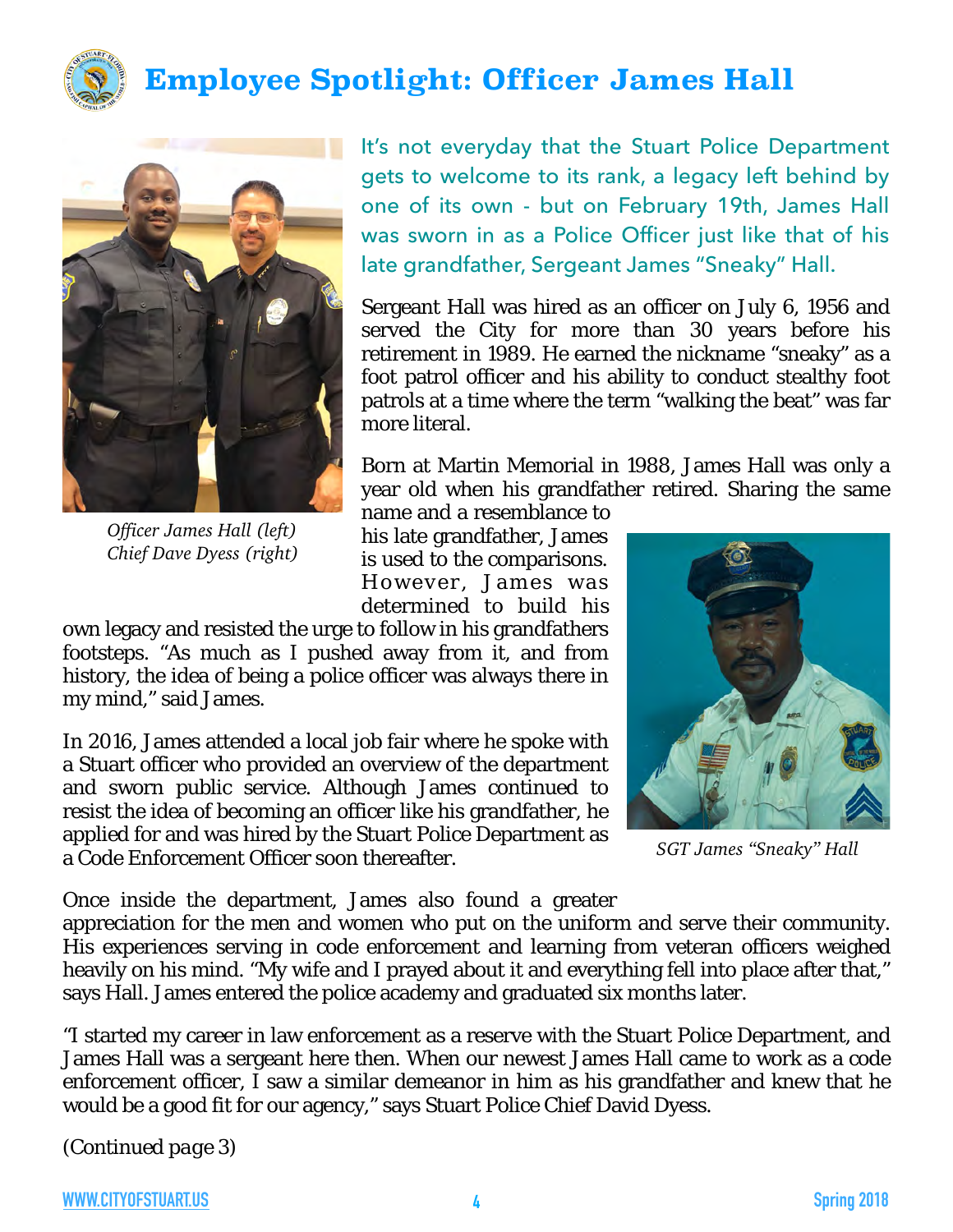While Officer Hall is looking forward to a long career in the Stuart Police Department, he has taken the time to reflect on his life and the legacy of his grandfather, "Looking back now, having seen everything from the law enforcement side and the fact that Stuart is my home and community, I couldn't see myself working anywhere else."

As a husband and a father to his 6 year old son and 4 year old daughter, James hopes that in serving his community in the years to come, he will also provide for a better future for his family. "I'm just grateful to everyone who saw enough in me to give me this opportunityespecially Chief Dyess who thought enough of my grandfather and family to recognize my name when I applied. At the end of the day, it's all about making a difference in someone's life and that's what I have learned about everyone I work with in the City."

## **UPCOMING SPECIAL EVENTS**

#### **FAMILY MOVIE NIGHT IN THE PARK**

Friday, April 20, 6:30 PM - 10:00 PM Sailfish Park, Ballfield 1 Produced by: East Stuart Youth Initiative

#### **WATERFEST**

Saturday, April 21, 9:00 AM - 1:00 PM Memorial Park, 300 SE Ocean Blvd, Produced by: City of Stuart

#### **A WALK IN THE PARK FOR MENTAL HEALTH AWARENES**S

Saturday, April 21, 10:00 AM - 12:00 PM Flagler Park, 201 SW Flagler Ave Produced by: National Alliance on Mental Health

#### **2018 MARTIN COUNTY SHRIMP AND LOBSTER FEST**

Friday, April 27, 5:00 PM - 10:00 PM Saturday, April 28, 11:00 AM - 10:00 PM Sunday, April 29, 11:00 AM - 5:00 PM Memorial Park, 300 SE Ocean Blvd Produced by: Deuterman Productions

#### **ST JOSEPH CHARGER 5K RUN/WALK**

Friday, April 27, 5pm – 8pm St Joseph School, 12 Mandalay Road Produced by: St Joseph School

#### **NATIONAL DAY OF PRAYER**

Thursday, May 3, 12pm – 1pm Gazebo Park, 80 SE Ocean Blvd Produced by: First Baptist of Stuart

#### **FUNDRAISING RECEPTION**

Friday, May 4, 6:00 PM - 11:00 PM Carsons Tavern, 283 SE Ocean Blvd Produced by: Carsons Tavern for The Friends of Volunteers in Medicine Clinic

#### **FAMILY FUN DAY**

Saturday, May 5, 12:00 PM - 7:00 PM Memorial Park, 300 SE Ocean Blvd Produced by: Stuart Air Show/Road to Victory Military Museum

#### **MARCH FOR MADDIE**

Saturday, May 12, 8:00 AM - 2:30 PM Flagler Park, 201 SW Flagler Ave Produced by: Colleen Schramm

#### **MEMORIAL DAY PARADE / CEREMONY**

Monday, May 28, 9:00 AM - 12:00 PM Memorial Park, 300 SE Ocean Blvd Produced by: Veterans Council of Martin County

#### **FATHERFEST 2018**

Saturday, June 16, 10:00 AM - 2:00 PM Memorial Park, 300 SE Ocean Blvd Produced by: Father & Child Resource Center

#### **DOWNTOWN DASH 5K**

Saturday, June 23, 5:00 AM - 9:00 AM Flagler Park, 201 SW Flagler Ave Produced by: MCM Timing & Results LLC